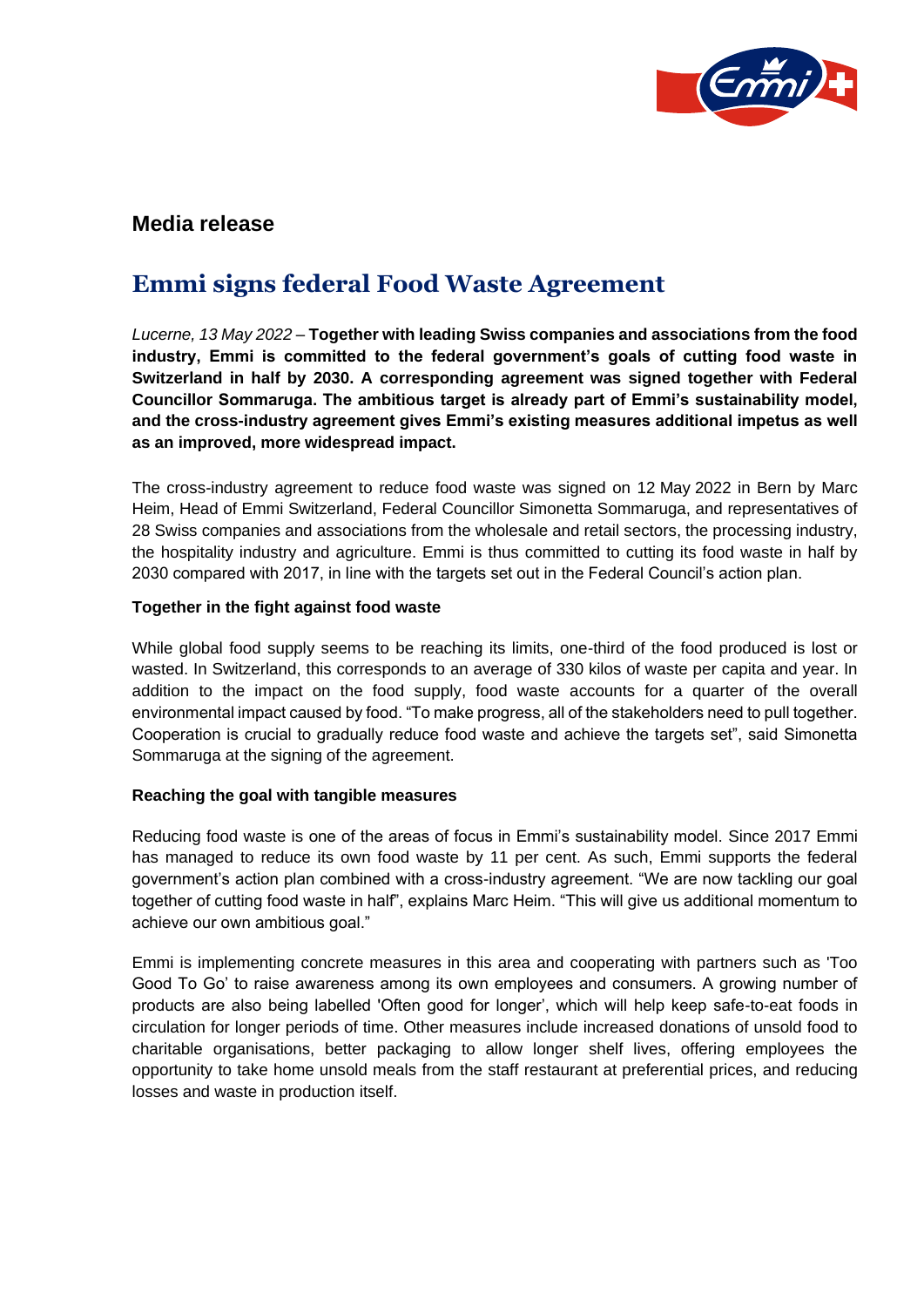

### 2/3 **Transparency in achieving objectives**

Under the agreement, Emmi and the other parties involved undertake to collect data annually, not only on the amount of food lost but also on the progress made, and to forward this data to the Federal Office for the Environment (FOEN). This will allow overall progress to be calculated and the environmental and financial savings to be determined. The FOEN provides transparent information on overall reductions and general development. Companies and associations interested in signing the agreement can contact the FOEN.

### **Downloads and further information**

- [Cross-industry agreement to reduce food waste](https://www.bafu.admin.ch/bafu/en/home/topics/waste/guide-to-waste-a-z/biodegradable-waste/types-of-waste/lebensmittelabfaelle.html)
- [Emmi sustainability model](https://group.emmi.com/che/en/sustainability/sustainability-model/sustainability-model)
- [General Emmi](https://mediabox.emmi.ch/search) images